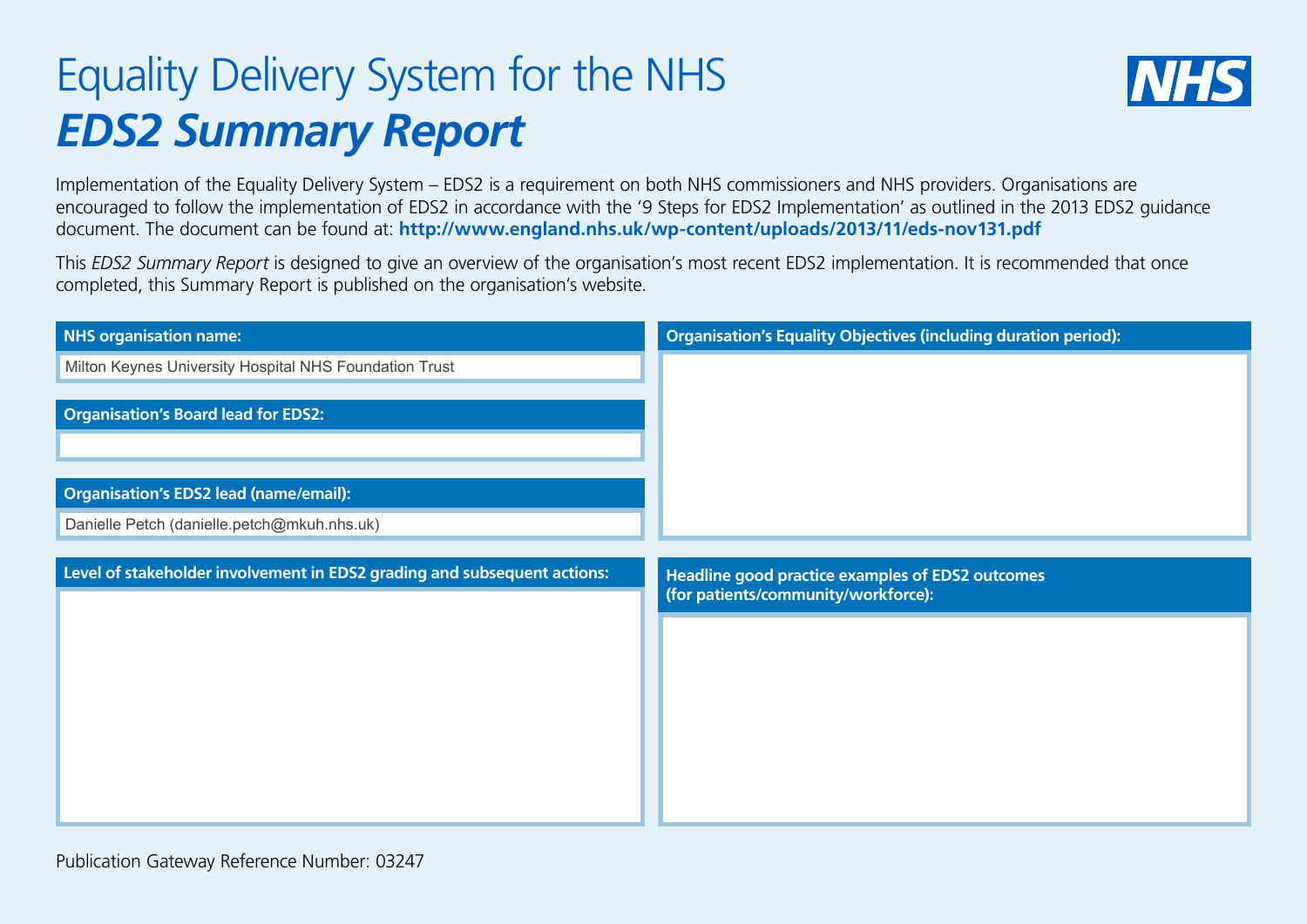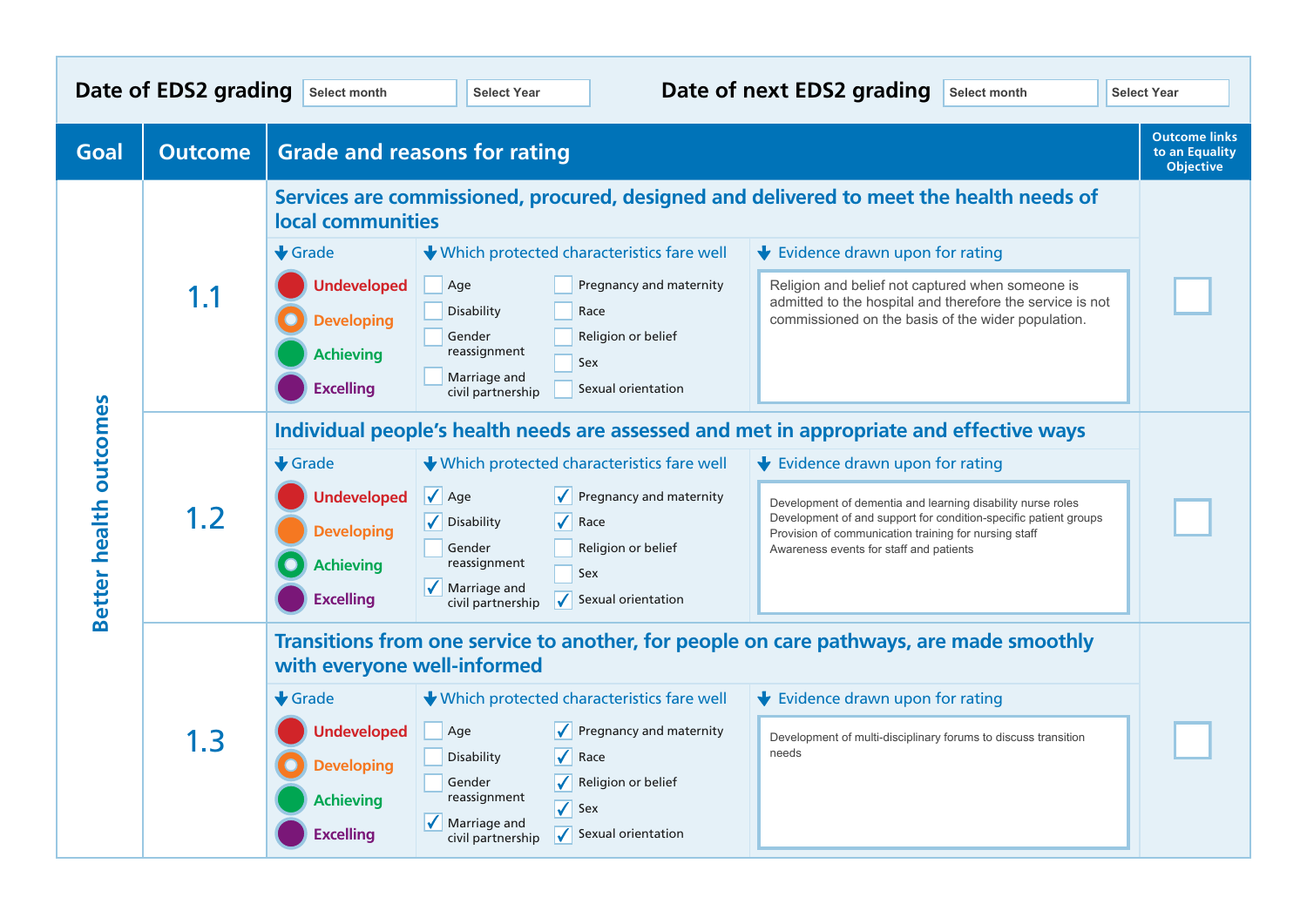

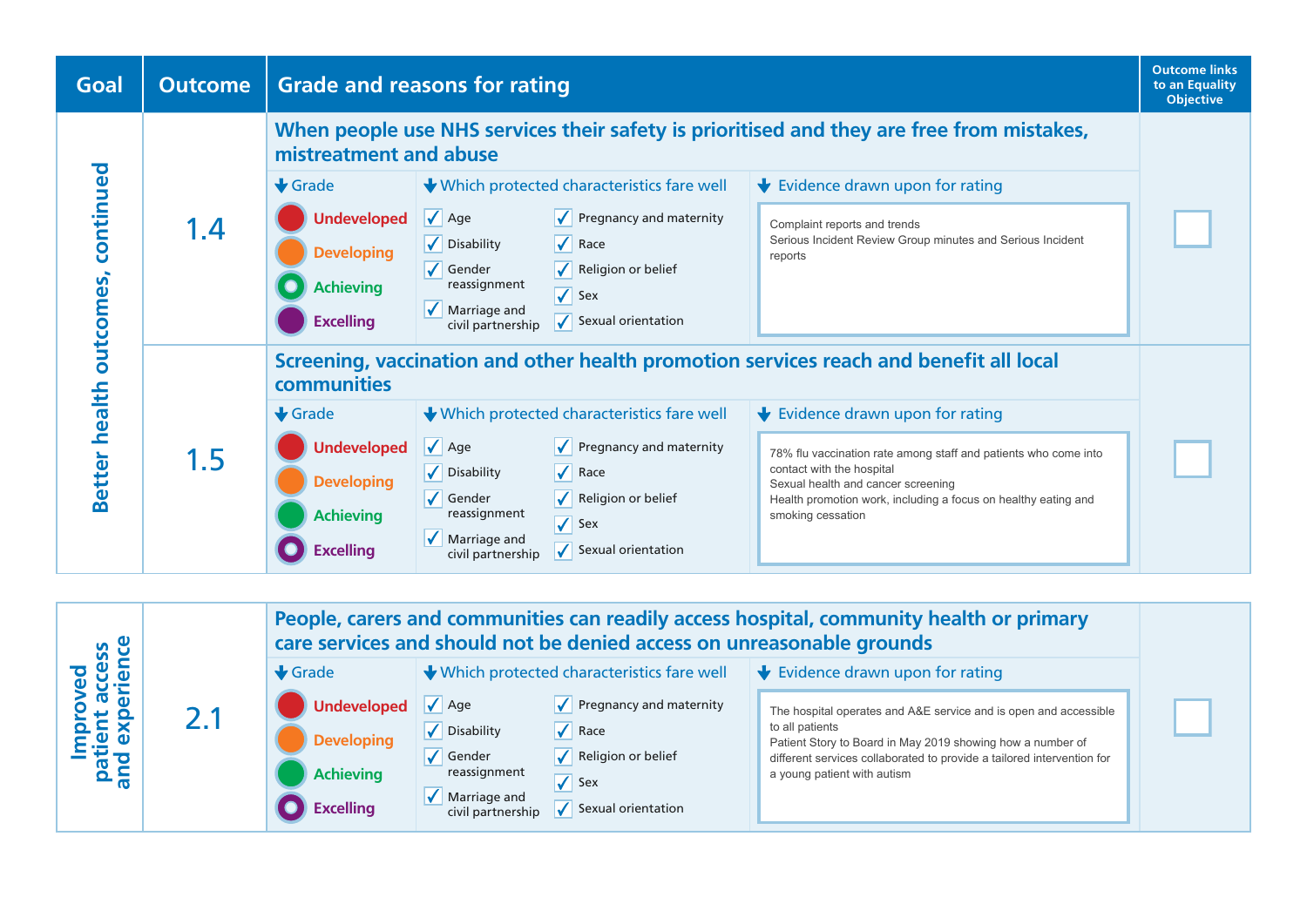| Goal                             | <b>Outcome</b> | <b>Grade and reasons for rating</b>                                                                     |                                                                |                                                            |                                                                                                                              |  |  |
|----------------------------------|----------------|---------------------------------------------------------------------------------------------------------|----------------------------------------------------------------|------------------------------------------------------------|------------------------------------------------------------------------------------------------------------------------------|--|--|
| and experience<br>patient access | 2.2            | People are informed and supported to be as involved as they wish to be in decisions<br>about their care |                                                                |                                                            |                                                                                                                              |  |  |
|                                  |                | $\bigstar$ Grade                                                                                        |                                                                | ↓ Which protected characteristics fare well                | Evidence drawn upon for rating                                                                                               |  |  |
|                                  |                | <b>Undeveloped</b>                                                                                      | $\sqrt{\phantom{a}}$ Age                                       | $\sqrt{\phantom{a}}$ Pregnancy and maternity               | Patient surveys                                                                                                              |  |  |
|                                  |                | <b>Developing</b>                                                                                       | Disability                                                     | $\sqrt{\phantom{a}}$ Race                                  | Operation of the Duty of Candor with minimal breaches<br>Promotion of the power of attorney process for appropriate patients |  |  |
|                                  |                | <b>Achieving</b>                                                                                        | $\sqrt{\phantom{a}}$ Gender<br>reassignment                    | Religion or belief                                         | 'Stay with Me' campaign<br>Encouragement of family and carer involvement with the discharge                                  |  |  |
|                                  |                | <b>Excelling</b>                                                                                        | $\sqrt{\phantom{a}}$ Marriage and                              | $\sqrt{\ }$ Sex<br>$\sqrt{\phantom{a}}$ Sexual orientation | process<br>Establishment of the Learning Disability steering group                                                           |  |  |
|                                  |                |                                                                                                         | civil partnership                                              |                                                            |                                                                                                                              |  |  |
|                                  | 2.3            | People report positive experiences of the NHS                                                           |                                                                |                                                            |                                                                                                                              |  |  |
|                                  |                | $\bigstar$ Grade                                                                                        |                                                                | ↓ Which protected characteristics fare well                | Evidence drawn upon for rating                                                                                               |  |  |
|                                  |                | <b>Undeveloped</b>                                                                                      | $\sqrt{\phantom{a}}$ Age                                       | $\sqrt{\phantom{a}}$ Pregnancy and maternity               | Friends and Family Recommend Scores of between 93 and 94%                                                                    |  |  |
|                                  |                | <b>Developing</b>                                                                                       | $\sqrt{\phantom{a}}$ Disability                                | $\sqrt{\phantom{a}}$ Race                                  | $(22,000$ responses)                                                                                                         |  |  |
|                                  |                | <b>Achieving</b>                                                                                        | $\sqrt{\,}$ Gender<br>reassignment                             | Religion or belief<br>$\sqrt{\ }$ Sex                      |                                                                                                                              |  |  |
|                                  |                | <b>Excelling</b>                                                                                        | $\sqrt{\phantom{a}}$ Marriage and<br>civil partnership         | $\sqrt{\phantom{a}}$ Sexual orientation                    |                                                                                                                              |  |  |
|                                  |                |                                                                                                         |                                                                |                                                            |                                                                                                                              |  |  |
|                                  | 2.4            |                                                                                                         |                                                                |                                                            | People's complaints about services are handled respectfully and efficiently                                                  |  |  |
| Improved                         |                | $\bigstar$ Grade                                                                                        |                                                                | Which protected characteristics fare well                  | $\blacktriangleright$ Evidence drawn upon for rating                                                                         |  |  |
|                                  |                | <b>Undeveloped</b>                                                                                      | $\sqrt{\phantom{a}}$ Age                                       | $\sqrt{\phantom{a}}$ Pregnancy and maternity               | Meetings arranged with patients as required<br>Tailored approach taken to the provision of responses                         |  |  |
|                                  |                | <b>Developing</b>                                                                                       | $\sqrt{\phantom{a}}$ Disability<br>$\sqrt{\phantom{a}}$ Gender | $\sqrt{\phantom{a}}$ Race<br>Religion or belief            |                                                                                                                              |  |  |
|                                  |                | <b>Achieving</b>                                                                                        | reassignment                                                   | $\sqrt{\ }$ Sex                                            |                                                                                                                              |  |  |
|                                  |                | <b>Excelling</b>                                                                                        | $\sqrt{\phantom{a}}$ Marriage and<br>civil partnership         | $\sqrt{\phantom{a}}$ Sexual orientation                    |                                                                                                                              |  |  |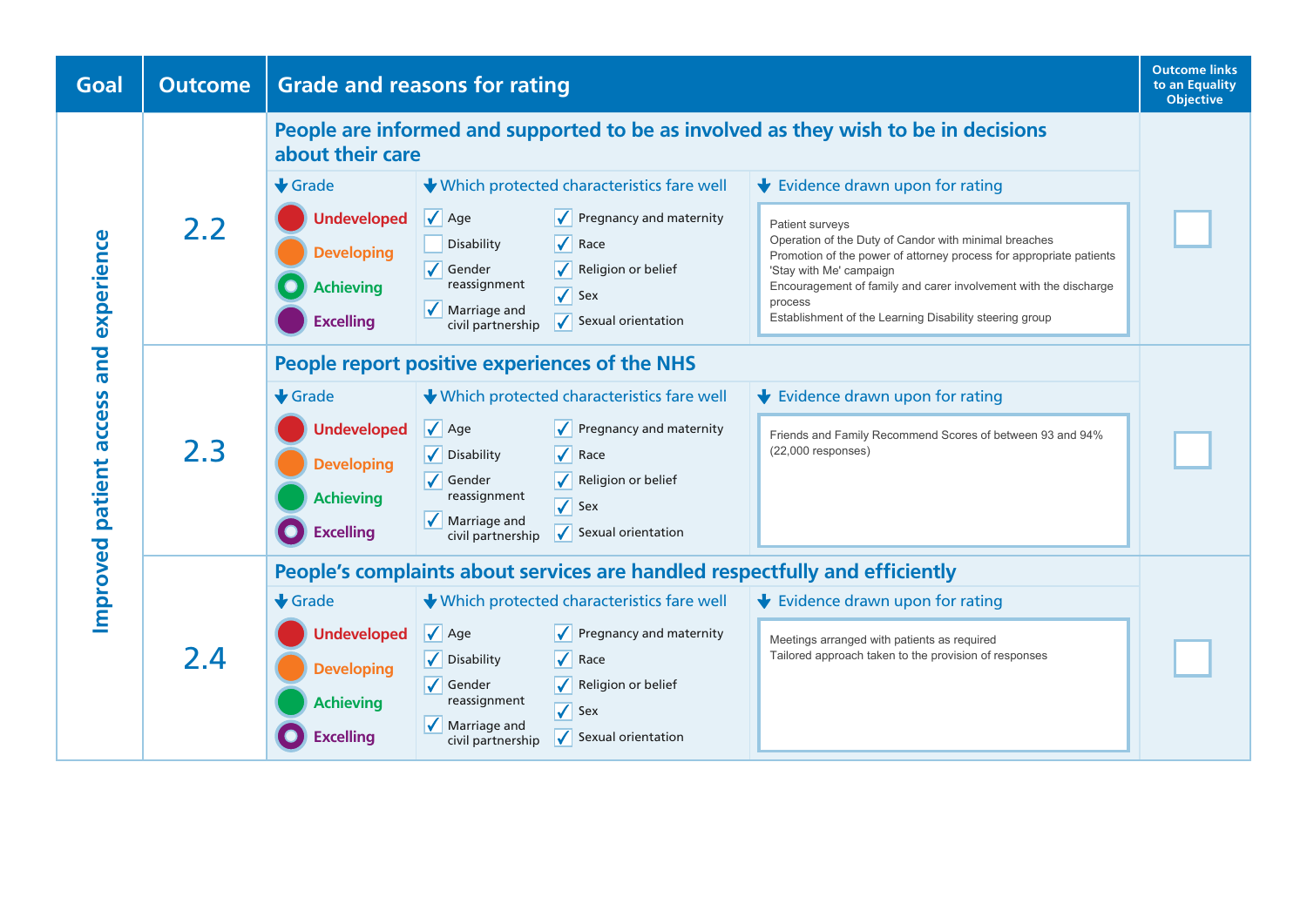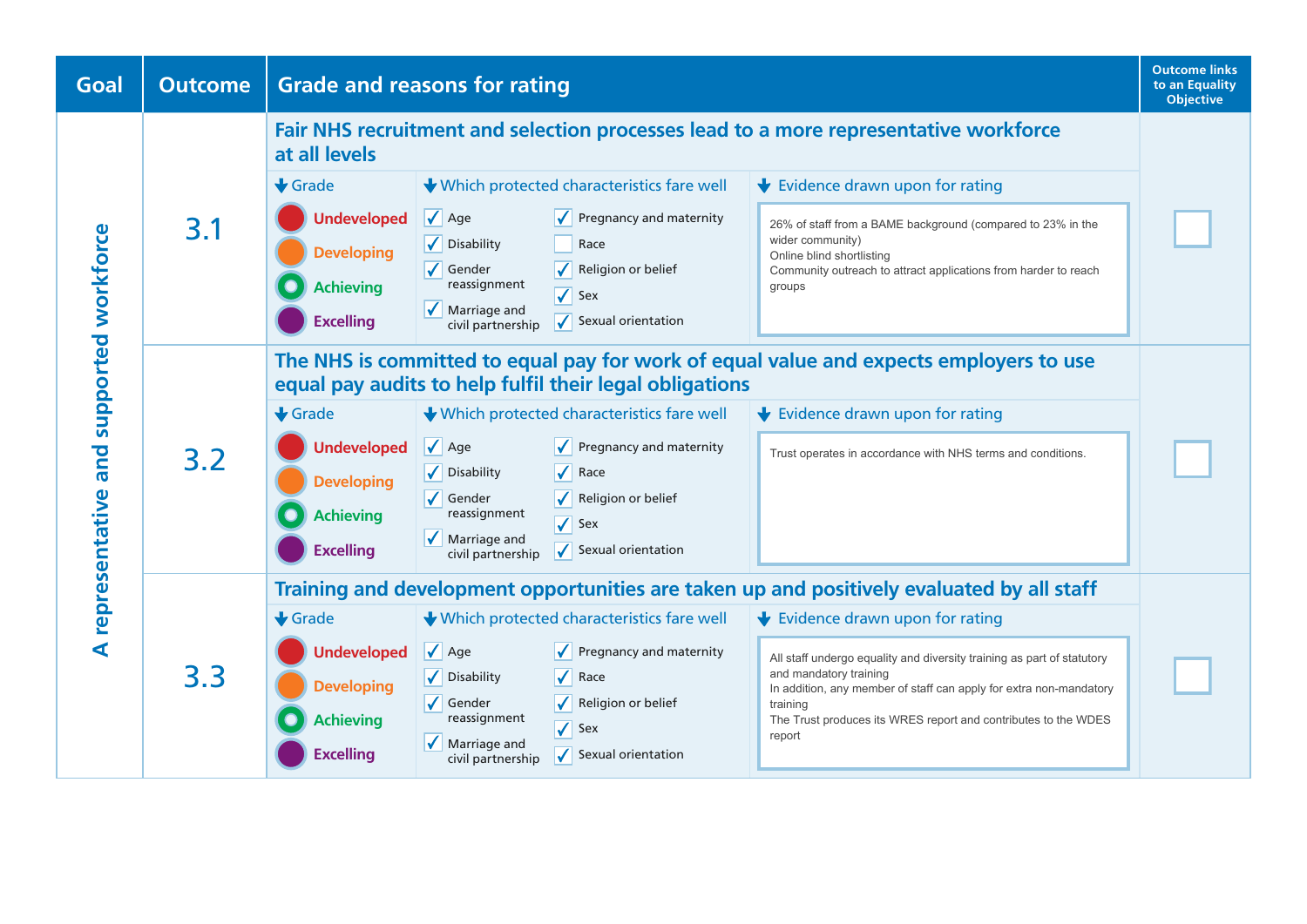| Goal                                     | <b>Outcome</b> | <b>Grade and reasons for rating</b>                                                                                                                                                                                                                                                                                                                                                                                                                                                                                                                                                                                                                                   |  |  |  |  |
|------------------------------------------|----------------|-----------------------------------------------------------------------------------------------------------------------------------------------------------------------------------------------------------------------------------------------------------------------------------------------------------------------------------------------------------------------------------------------------------------------------------------------------------------------------------------------------------------------------------------------------------------------------------------------------------------------------------------------------------------------|--|--|--|--|
| A representative and supported workforce | 3.4            | When at work, staff are free from abuse, harassment, bullying and violence from any source<br>↓ Which protected characteristics fare well<br>$\bigstar$ Evidence drawn upon for rating<br>$\bigstar$ Grade<br>$\sqrt{\phantom{a}}$ Age<br><b>Undeveloped</b><br>$\sqrt{\phantom{a}}$ Pregnancy and maternity<br>Staff survey results<br>$\sqrt{\phantom{a}}$ Disability<br>Race<br><b>Developing</b><br>$\sqrt{\phantom{a}}$ Gender<br>Religion or belief<br>reassignment<br><b>Achieving</b><br>Sex<br>$\sqrt{\phantom{a}}$ Marriage and<br><b>Excelling</b><br>$\overline{\checkmark}$<br>Sexual orientation<br>civil partnership                                   |  |  |  |  |
|                                          | 3.5            | Flexible working options are available to all staff consistent with the needs of the service<br>and the way people lead their lives<br>$\bigstar$ Grade<br>↓ Which protected characteristics fare well<br>Evidence drawn upon for rating<br>$\sqrt{\phantom{a}}$ Age<br><b>Undeveloped</b><br>$\sqrt{\phantom{a}}$ Pregnancy and maternity<br>Flexible working support group set up<br>$\sqrt{\phantom{a}}$ Race<br>√ Disability<br><b>Developing</b><br>$\sqrt{\phantom{a}}$ Gender<br>Religion or belief<br>reassignment<br><b>Achieving</b><br>$\sqrt{\ }$ Sex<br>$\sqrt{\phantom{a}}$ Marriage and<br><b>Excelling</b><br>Sexual orientation<br>civil partnership |  |  |  |  |
|                                          | 3.6            | Staff report positive experiences of their membership of the workforce<br>$\bigstar$ Grade<br>↓ Which protected characteristics fare well<br>Evidence drawn upon for rating<br>$\sqrt{\phantom{a}}$ Age<br><b>Undeveloped</b><br>$\sqrt{\phantom{a}}$ Pregnancy and maternity<br>Staff survey<br>friends and Family Test Recommend scores<br>$\sqrt{\phantom{a}}$ Disability<br>$\sqrt{\phantom{a}}$ Race<br><b>Developing</b><br>$\sqrt{\phantom{a}}$ Gender<br>Religion or belief<br>reassignment<br><b>Achieving</b><br>$\sqrt{\ }$ Sex<br>$\sqrt{\phantom{a}}$ Marriage and<br><b>Excelling</b><br>Sexual orientation<br>civil partnership                        |  |  |  |  |